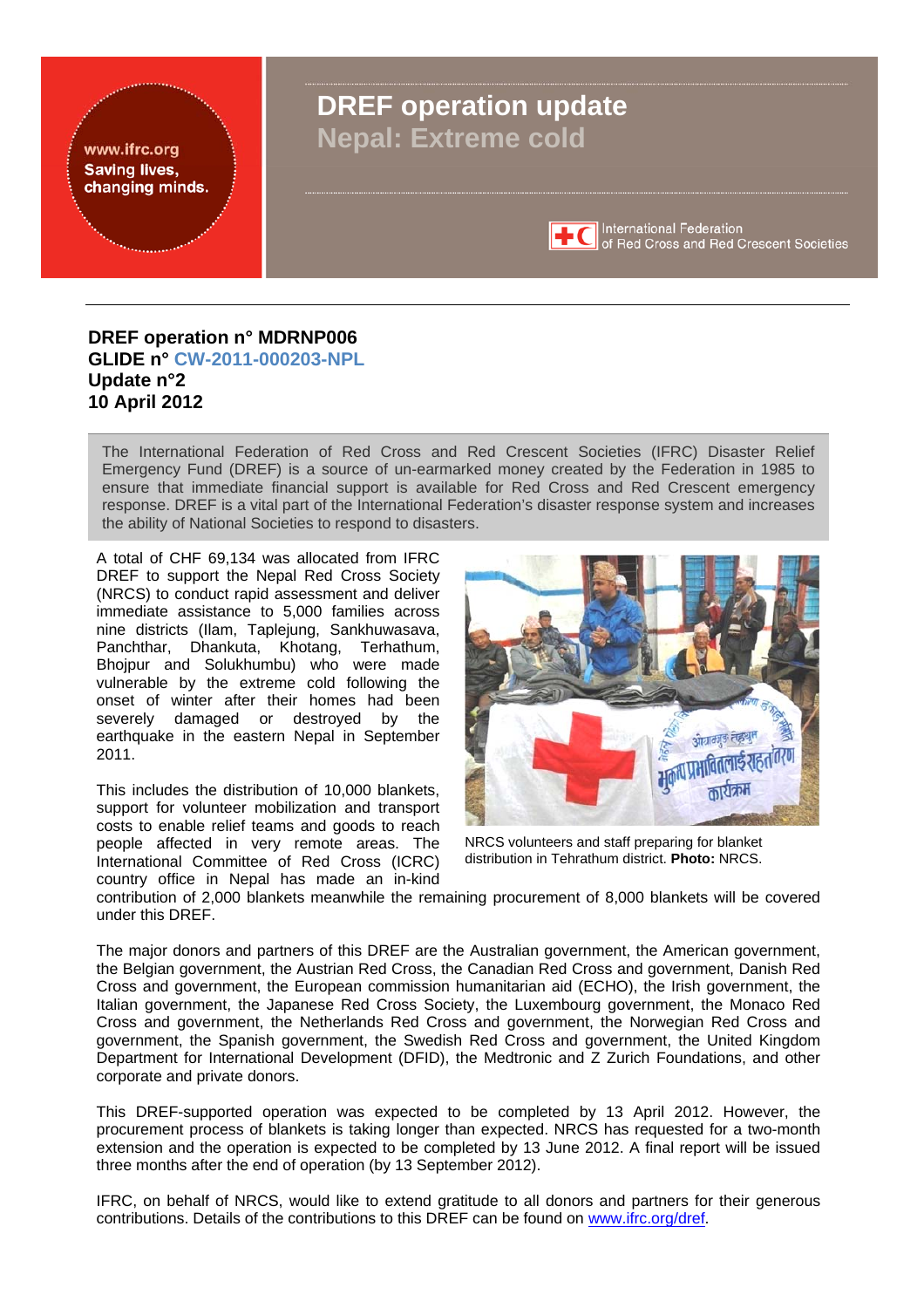# **The situation**

Since the last week of December 2011, extreme cold weather has crippled livesof many in different parts of the county. There were sparse to heavy rainfall in the *tarai* (southern part of the country), and hailstorm and intense snowfall in high-altitude areas leading to freezing temperature at night. Among them, the families in most of the areas affected by last September's earthquake were the most vulnerable, as their houses were severely damaged by the earthquake and they were taking shelter under self-made temporary structure using tarpaulin and other local materials, or are living in their damaged homes reinforced by tarpaulins.

Of the total 7,746 families displaced by the earthquake across 12 districts, some 5,000 families were suffering from extreme cold in nine districts: Taplejung, Ilam, Panchthar, Bhojpur, Sankhuwasava, Khotang, Solukhumbu, Tehrathum and Dhankuta.

Given the time sensitive nature of the support, the dispersed nature of the target group and the difficult terrain, it was not possible to conduct another detailed needs assessment of each individual family. Therefore, NRCS determined to distribute an additional two blankets per family to the 5,000 families affected highly by the extreme cold.

In recent weeks, with the end of the winter season, although there is some improvement of temperature in some districts, the temperature is still very low in the remote mountainous villages of Taplejung, Solukhumbu, Panchthar, and Sankhuwasava districts. Most of the displaced families are still living under their self-made temporary shelter. The Government of Nepal has prepared relief packages for the families affected by September's earthquake in the eastern region of the country. However, the distribution has not commenced yet.

NRCS district chapters (branches) have been distributing the additional blankets (two pieces of blankets per family) targeting 5,000 families in nine districts. So far, the distribution has been completed in Ilam, Sankhuwasava and Khotang districts. The other district chapters are intensifying the distribution activities.

| <b>SN</b>      | <b>District</b> | No. of<br>families<br>targeted | <b>Distribution</b><br>during this<br>reporting<br>period | No. of<br>families<br>reached | <b>Remarks</b>                                     |
|----------------|-----------------|--------------------------------|-----------------------------------------------------------|-------------------------------|----------------------------------------------------|
| 1              | <b>Ilam</b>     | 1,089                          | 854                                                       | 1,089                         | Distribution completed                             |
| 2              | Taplejung       | 1,000                          | 634                                                       | 993                           |                                                    |
| 3              | Sankhuwasaya    | 300                            | 100                                                       | 300                           | Distribution completed                             |
| 4              | Panchthar       | 1,075                          | 225                                                       | 400                           |                                                    |
| 5              | Dhankuta        | 541                            |                                                           |                               | Distribution data yet to receive<br>from district* |
| 6              | Khotang         | 85                             | 80                                                        | 85                            | Distribution completed                             |
| $\overline{7}$ | Terhathum       | 530                            | 343                                                       | 493                           |                                                    |
| 8              | <b>Bhojpur</b>  | 300                            | 158                                                       | 188                           |                                                    |
| 9              | Solukhumbu      | 80                             |                                                           |                               | Distribution data yet to receive<br>from district* |
| <b>Total</b>   |                 | 5,000                          | 2,394                                                     | 3,548                         |                                                    |

### **Table 1: Distribution of blankets based on families unit**

*\*District chapters have sent blankets to sub-chapters for distribution and sub-chapters are distributing the blankets in their areas. Due to remoteness and lack of effective communication and transportation facilities from sub-chapters to district chapters, the collection of data and report is being delayed.* 

# **Coordination and partnerships**

Central Natural Disaster Relief Committee led by the Ministry of Home Affairs has recently decided to provide grants to reconstruct individual houses, school buildings, health service centres and office buildings damaged by the earthquake. Thus, the Government of Nepal is taking necessary steps to provide the grants. In accordance to the government's recovery plan, UNDP has commenced conducting masons training in some of the affected districts. The masons will be deployed for the reconstruction work in the near future.

The District Disaster Relief Committee (DDRC) has been coordinating the overall response operation in each district to minimize overlapping of activities and to maximize the number of targeted people are reached. NRCS district chapters have regularly been attending DDRC meetings and sharing their relief updates (distribution update) with the DDRC members in the operation districts.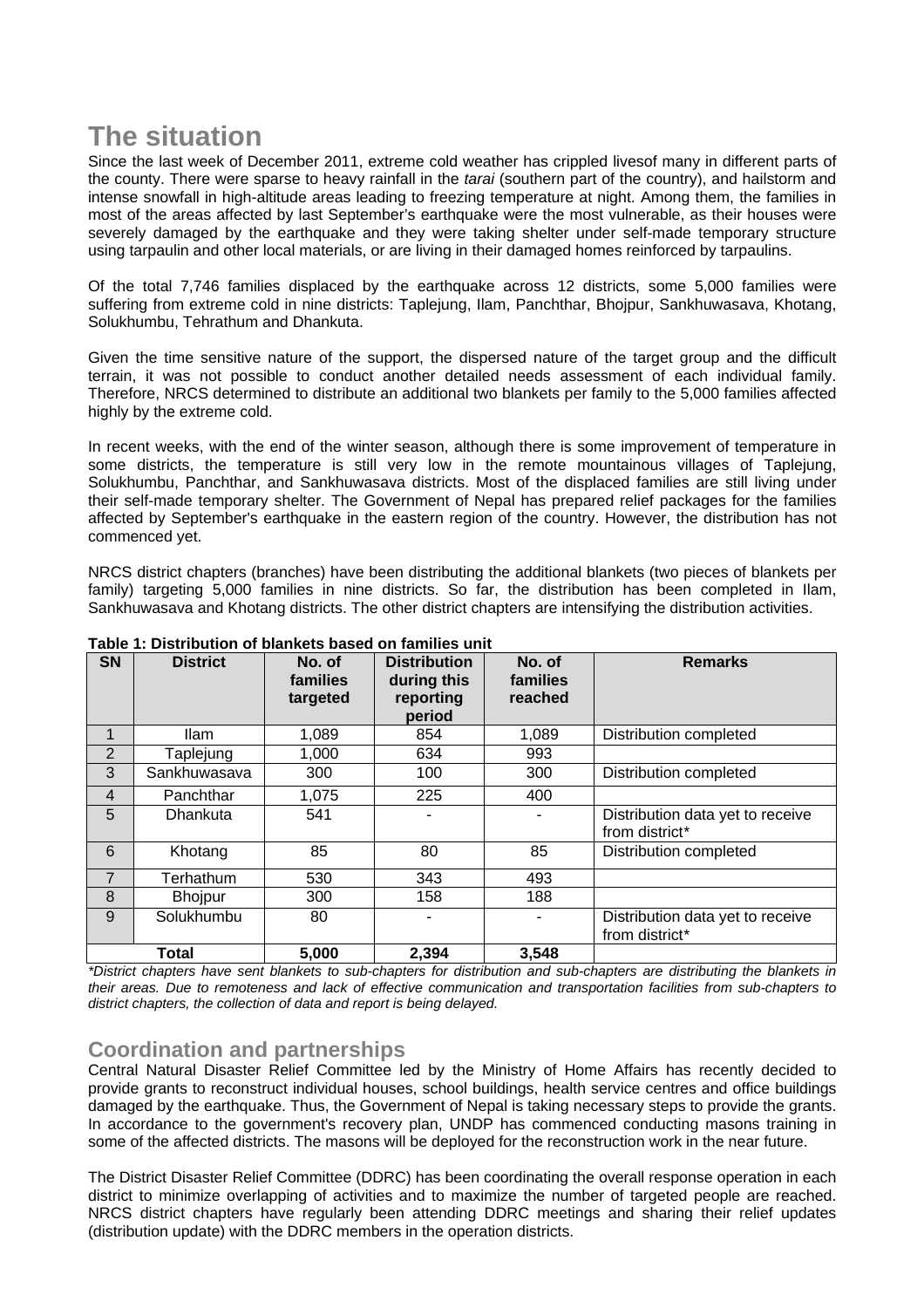In the last week of February, a team comprising of deputy director and senior officer from NRCS, and representatives from IFRC and ICRC carried out field visit in Taplejung, Panchthar and Ilam districts to monitor the overall situation and distribution progress.

# Red Cross and Red Crescent action

# Progress towards outcomes

**Outcome: 5,000 displaced families (approximately 30,000 people) who have been suffering from extreme cold in earthquake affected areas will benefit from the provision of blankets to meet their immediate needs.** 

| Outputs (expected results): Families receive blankets to better protection from the cold<br>environment and adverse health conditions. |                                                                                                                                                                    |                                                                                                                                                                                                                                                                                                                                                            |  |  |  |
|----------------------------------------------------------------------------------------------------------------------------------------|--------------------------------------------------------------------------------------------------------------------------------------------------------------------|------------------------------------------------------------------------------------------------------------------------------------------------------------------------------------------------------------------------------------------------------------------------------------------------------------------------------------------------------------|--|--|--|
|                                                                                                                                        | <b>Activities planned</b>                                                                                                                                          | Progress to date                                                                                                                                                                                                                                                                                                                                           |  |  |  |
|                                                                                                                                        | Procurement and storage of, as<br>replenishment of 8,000 blankets,<br>according to IFRC/NRCS standard<br>procedures (2,000 blankets have<br>been donated by ICRC). | Procurement of 8,000 blankets is on process as per NRCS<br>procurement policy and procedure. Tender for procurement was<br>made and blanket samples from some selected suppliers were<br>sent to Nepal Bureau of Standard and Metrology for quality<br>checking.                                                                                           |  |  |  |
|                                                                                                                                        |                                                                                                                                                                    | During the reporting period, NRCS received reports from the<br>Nepal Bureau of Standard and Metrology which showed the<br>blankets meeting standards as mentioned in specifications.<br>Following this, NRCS procurement section issued purchase<br>order to the selected supplier. The supplier will provide the<br>delivery by the end of May 2012.      |  |  |  |
|                                                                                                                                        |                                                                                                                                                                    | Hence, NRCS requires additional two months to complete the<br>procurement (no cost extension of operation for two months, until<br>13 June 2012).                                                                                                                                                                                                          |  |  |  |
| $\bullet$                                                                                                                              | Mobilization of staff and volunteers<br>in nine districts for assessment and<br>distribution.                                                                      | NRCS has mobilized over 160 trained staff and volunteers for<br>assessment and distribution of blankets.                                                                                                                                                                                                                                                   |  |  |  |
|                                                                                                                                        | Dispatch and transport of 10,000<br>blankets from NRCS warehouses<br>national<br>headquarters<br>and<br>in.<br>Biratnagar to the distribution sites.               | A total of 8,000 blankets were dispatched from central warehouse<br>at national headquarters to regional warehouse at Biratnagar.<br>Meanwhile, the regional warehouse also received 2,000 blankets<br>from ICRC. The regional warehouse has dispatched all 10,000<br>blankets to the nine districts respectively based on the need<br>assessment reports. |  |  |  |
|                                                                                                                                        | Distribution of blankets (two per<br>family) at unit level by trained staff<br>and volunteers.                                                                     | The district chapters have intensified distribution of additional<br>blankets to the families affected by extreme cold in the nine<br>districts. So far, more than 3,500 families have received blankets.<br>The distribution has already been completed in three districts:<br>Ilam, Sankhuwasava and Khotang.                                            |  |  |  |
| ٠                                                                                                                                      | Monitoring<br>and<br>reporting<br>of<br>distributions.                                                                                                             | District chapters have been documenting the distribution data<br>and reporting to national headquarters regularly. District chapter<br>and sub-chapter governance volunteers have been monitoring<br>the situation and distribution activities closely.                                                                                                    |  |  |  |
|                                                                                                                                        |                                                                                                                                                                    | The national headquarters has been coordinating and monitoring<br>the operation based on the regular information received from<br>district chapters as well as the monitoring visits carried out by the<br>headquarters itself.                                                                                                                            |  |  |  |
|                                                                                                                                        |                                                                                                                                                                    | In the last week of February, a team comprising of a deputy<br>director and senior officer of NRCS disaster management<br>department and representatives from IFRC and ICRC, visited<br>Taplejung, Panchthar and Ilam districts to see the overall<br>situation and progress on distribution.                                                              |  |  |  |
|                                                                                                                                        |                                                                                                                                                                    | During the visit, the team noticed that most of the families                                                                                                                                                                                                                                                                                               |  |  |  |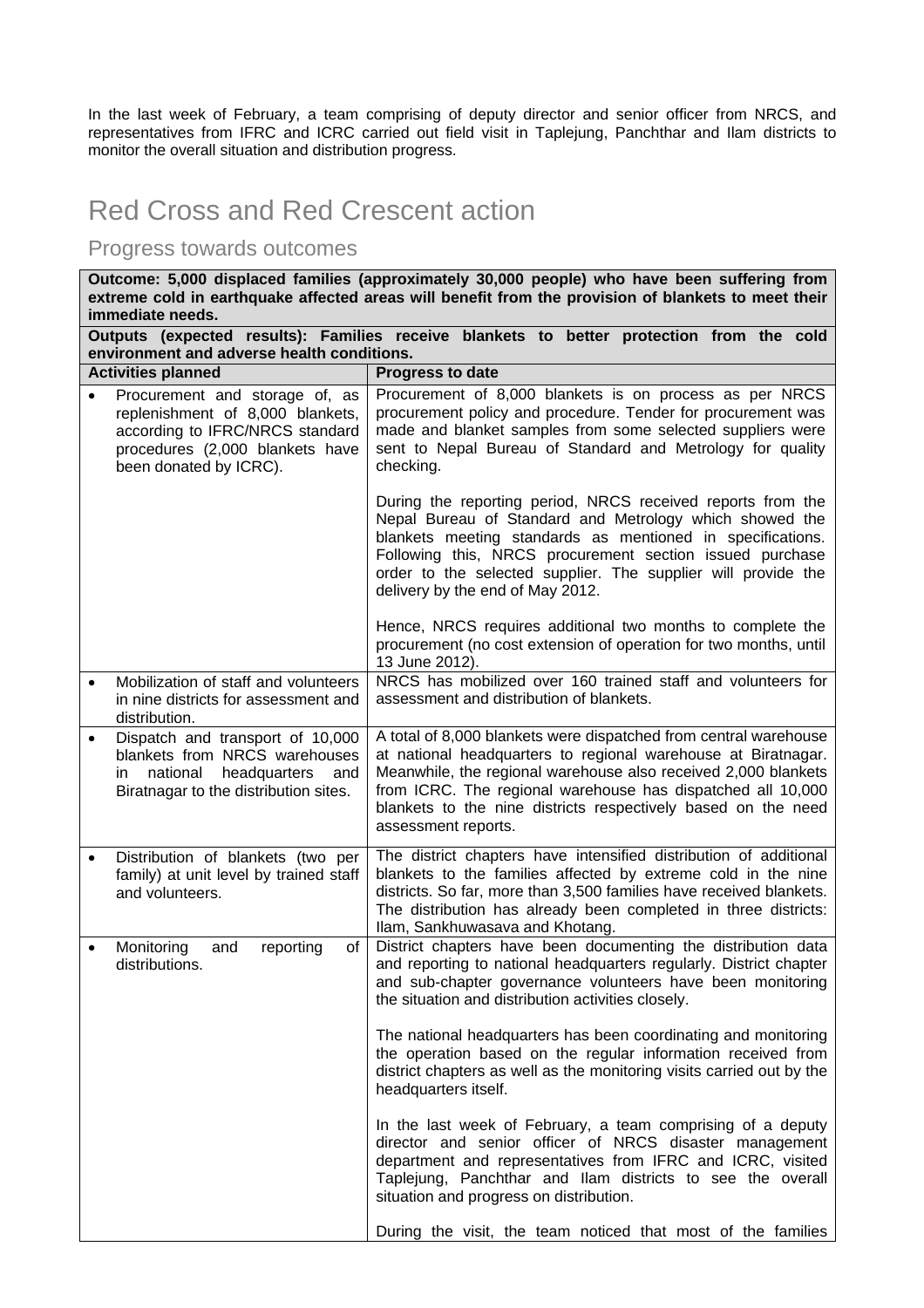|                                                              | affected due to the extreme cold had received additional blankets<br>in Taplejung and Illam districts while there were many families in<br>Panchthar who had yet to receive the blankets. The monitoring<br>team suggested the district chapter to expedite distribution and |
|--------------------------------------------------------------|------------------------------------------------------------------------------------------------------------------------------------------------------------------------------------------------------------------------------------------------------------------------------|
| complete within stipulated time.<br>received from Red Cross. | The team also visited field and interacted with the families who<br>had received additional blankets from NRCS. They were using<br>the blankets and they said that they were satisfied with the things                                                                       |

| <b>SN</b>      | <b>District</b> | No. of<br>blanket<br>needed | No. of<br>blanket<br>distributed | No. of<br>blanket yet<br>to be<br>distributed | <b>Remarks</b>                                                |
|----------------|-----------------|-----------------------------|----------------------------------|-----------------------------------------------|---------------------------------------------------------------|
| 1              | Ilam            | 2,178                       | 2,178                            | O                                             |                                                               |
| $\overline{2}$ | Taplejung       | 2,000                       | 1,986                            | 14                                            |                                                               |
| 3              | Sankhuwasava    | 600                         | 600                              | 0                                             |                                                               |
| 4              | Panchthar       | 2,150                       | 800                              | 1,350                                         |                                                               |
| 5              | Dhankuta        | 1,082                       |                                  | 1,082                                         | Distribution data is yet to receive from<br>district chapter. |
| 6              | Khotang         | 170                         | 170                              | $\Omega$                                      |                                                               |
| $\overline{7}$ | Terhathum       | 1,060                       | 986                              | 74                                            |                                                               |
| 8              | <b>Bhojpur</b>  | 600                         | 376                              | 224                                           |                                                               |
| 9              | Solukhumbu      | 160                         |                                  | 160                                           | Distribution data is yet to receive from<br>district chapter. |
| <b>Total</b>   |                 | 10,000                      | 7,096                            | 2,904                                         |                                                               |

#### **Table 2: Distribution of blankets based on provision unit**

#### **Lessons learnt workshop**

On 29-30 March 2012, NRCS conducted a lessons learnt workshop in Biratnagar to discuss on lessons learnt, challenges and best practices of the overall response operations (earthquake and extreme cold DREF operations). The NRCS chairperson, vice chairperson, treasurer general, president of disaster and crisis management committee, district executive committee members from the operation districts, and director, deputy director and other concerned staff from disaster management department attended the meeting. The meeting has intensively discussed on the strengths and gaps of the overall response operation. NRCS is drafting the workshop report. Findings from the workshop will be captured in the final report.

## Challenges/constraints

Due to the time consumed by Nepal Bureau of Standard and Metrology in providing quality checking report of blankets, NRCS could not place purchase order to the supplier in time. This finally has led to the delay in receiving required quantity of blankets. It is expected that the supplier will deliver the blankets by the end of May 2012, so there is a need of a no-cost extension of the operation period for two months (until 13 June 2012).

Dispersed nature of target group as well as difficult terrain made it some difficulty in distributing the blankets is remote areas of hilly districts.